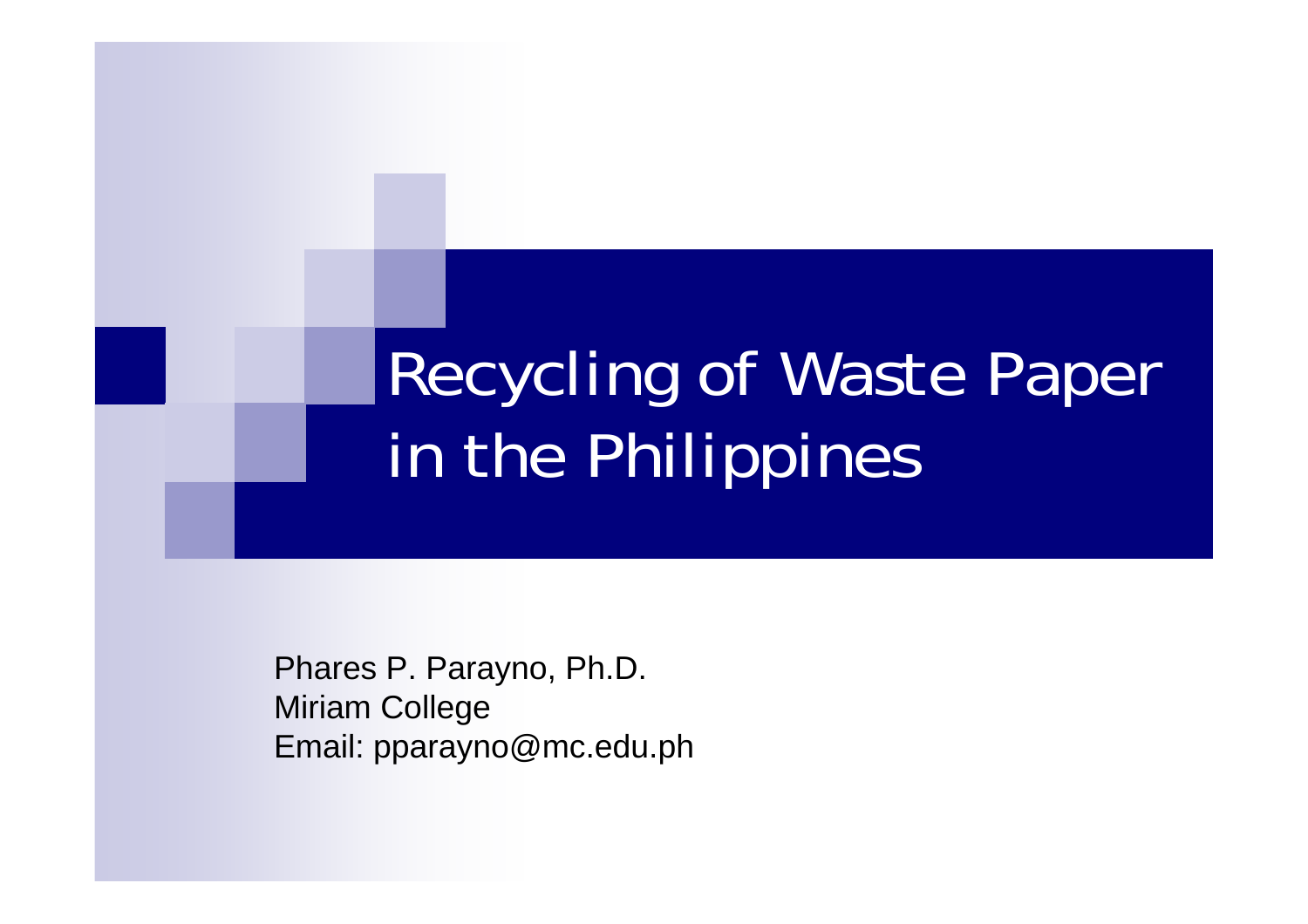- **Paper industry in the Philippines**
- **Ecological solid waste management law**
- **Recycled paper requirement**
- Waste paper recycling infrastructure
- **Issues in waste paper recycling**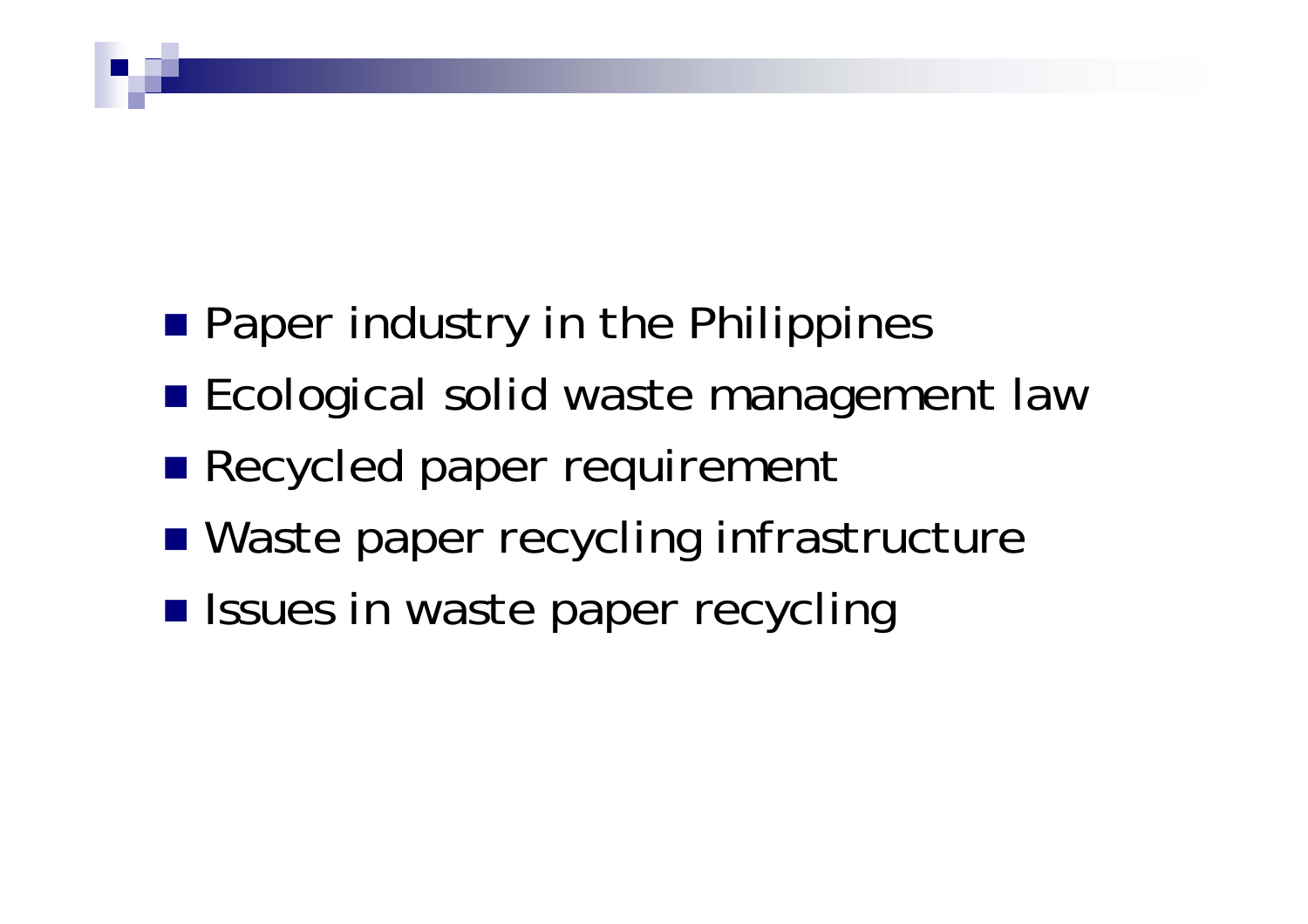### End-users of paper and paper products

| Paper and Paperboard<br>Product | <b>End-User</b>                                                                                                  |
|---------------------------------|------------------------------------------------------------------------------------------------------------------|
| Newsprint                       | News and magazine publishers, computer<br>and office forms, school pads                                          |
| Printing and writing Paper      | General printing, books, stationery,<br>duplicating paper, writing                                               |
| Corrugated material             | Export packaging, domestic packaging for<br>food products, household appliances,<br>paints, ceramics, and others |
| Carton board                    | Food packaging sector                                                                                            |
| Sack paper                      | Cement sector and coconut products sector                                                                        |
| Tissue paper                    | Hotels, restaurants, households                                                                                  |
| Other wrapping paper            | Fruit export packaging sector, retail sector                                                                     |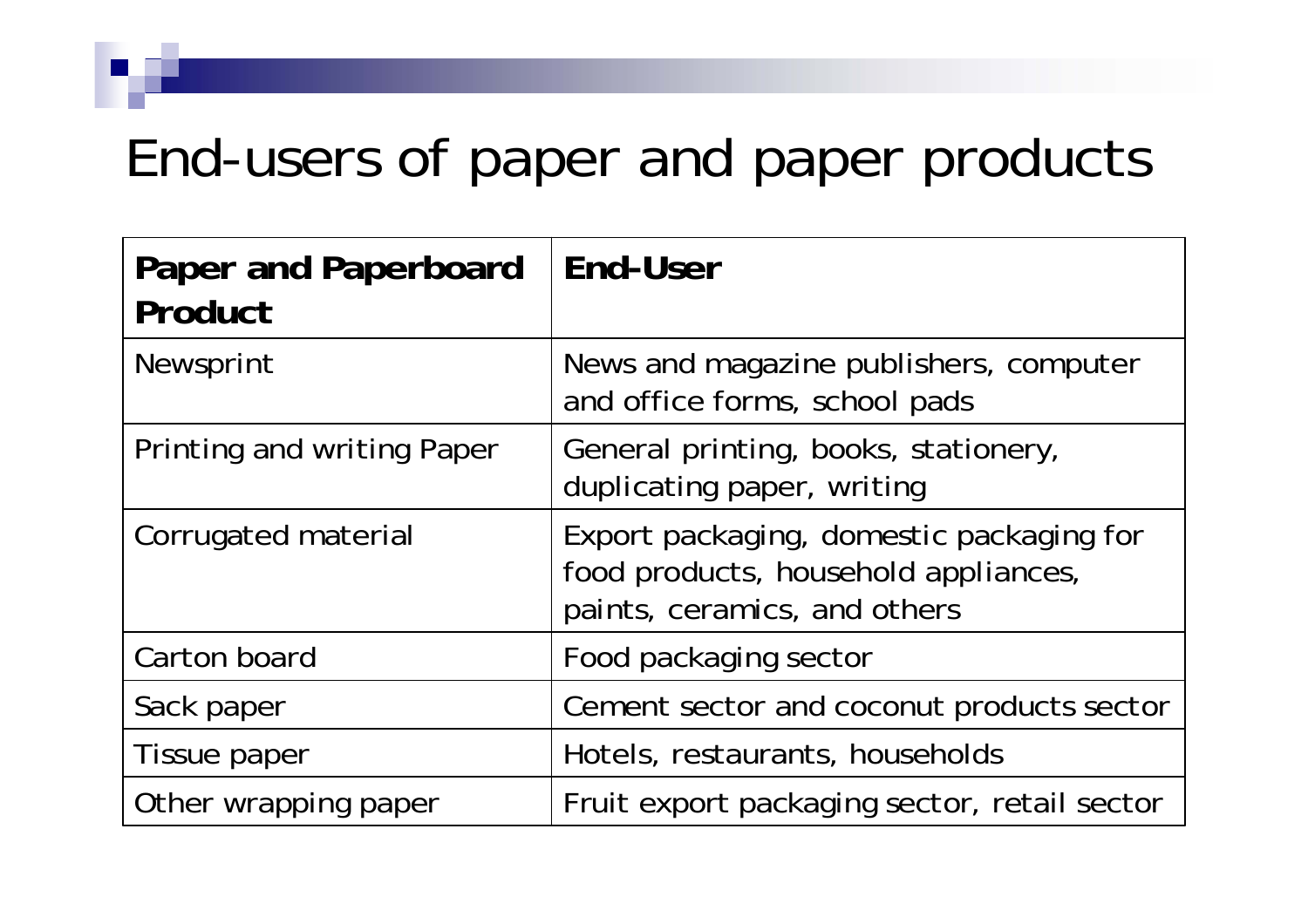# Paper Mills in the Philippines

| <b>Paper Mills</b>                  | <b>Number</b> |
|-------------------------------------|---------------|
| Paper mills (waste paper)           |               |
| Abaca paper mill (non-wood<br>pulp) |               |
| Integrated paper mill               |               |
| Total                               |               |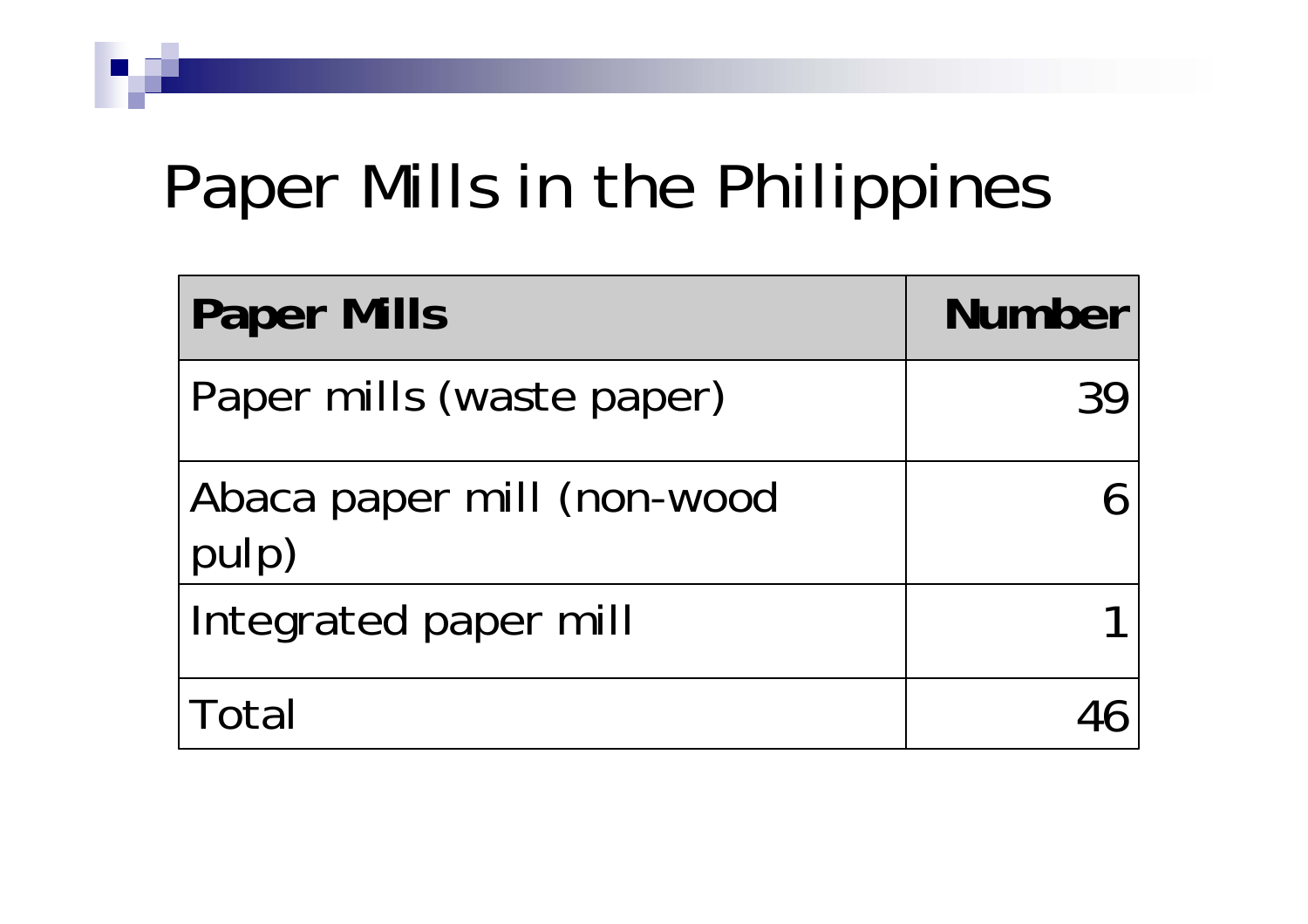| <b>Paper Products</b>            | Quantity (MT) |  |
|----------------------------------|---------------|--|
| Industrial grade packaging paper | 426,000       |  |
| Newsprint                        | 231,000       |  |
| Printing and writing             | 232,000       |  |
| Tissue paper                     | 35,000        |  |
| Kraft paper and board            | 662,000       |  |
| <b>Total</b>                     | 1,586,000     |  |
| Effective capacity (75%)         | 1,189,500     |  |

**Participation**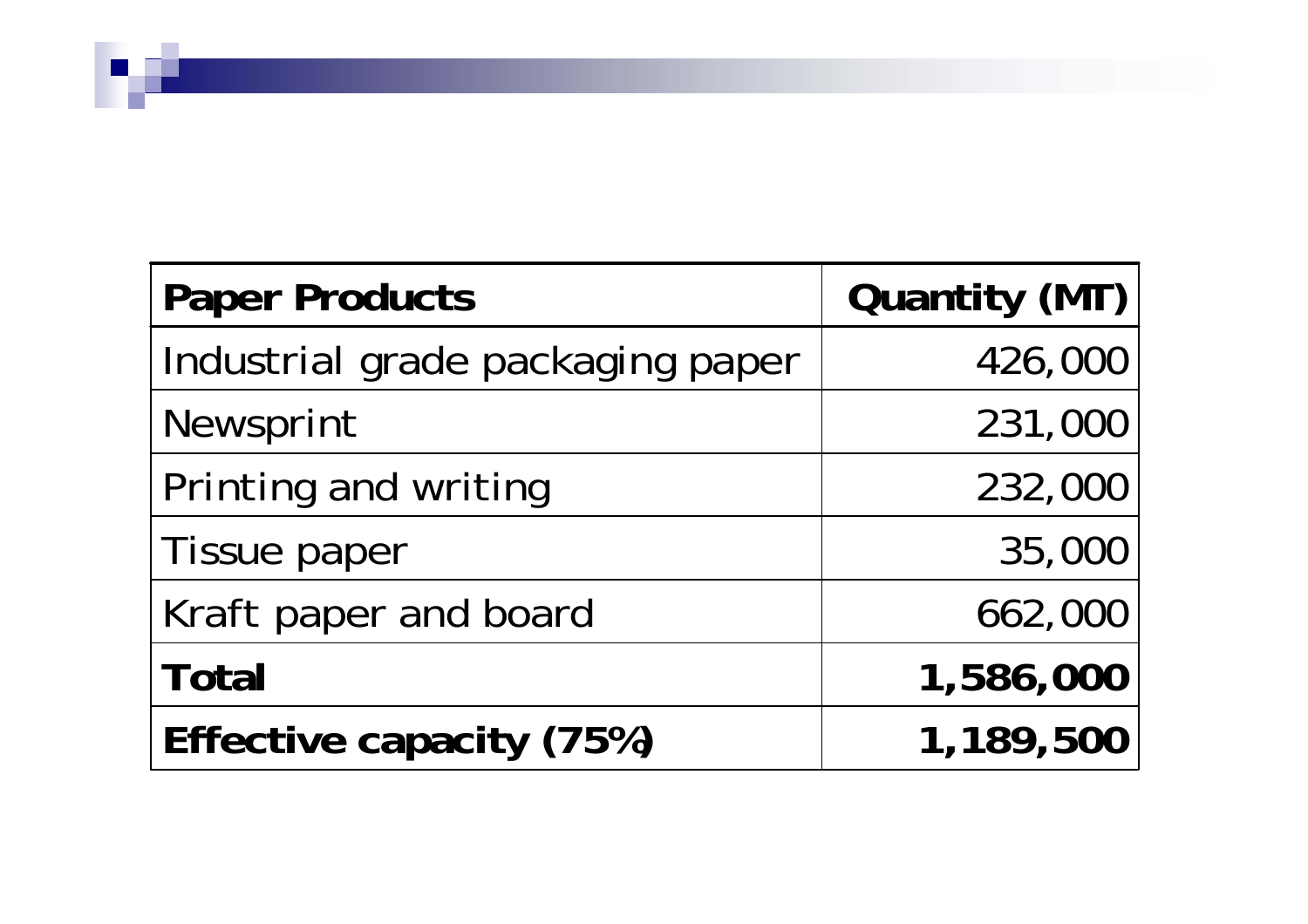### Paper Consumption and Production in Tons

| Grade            | Production |         | Net Import   Consumption |
|------------------|------------|---------|--------------------------|
| Newsprint        | 105,000    | 18,000  | 123,000                  |
| Printing/writing | 103,000    | 50,000  | 153,000                  |
| Corrugating      | 253,000    | 190,000 | 443,000                  |
| Others           | 26,000     | 48,000  | 74,000                   |
| Total            | 487,000    | 306,000 | 793,000                  |

Based on1993 figures of production and consumption needs of about 26 paper mills.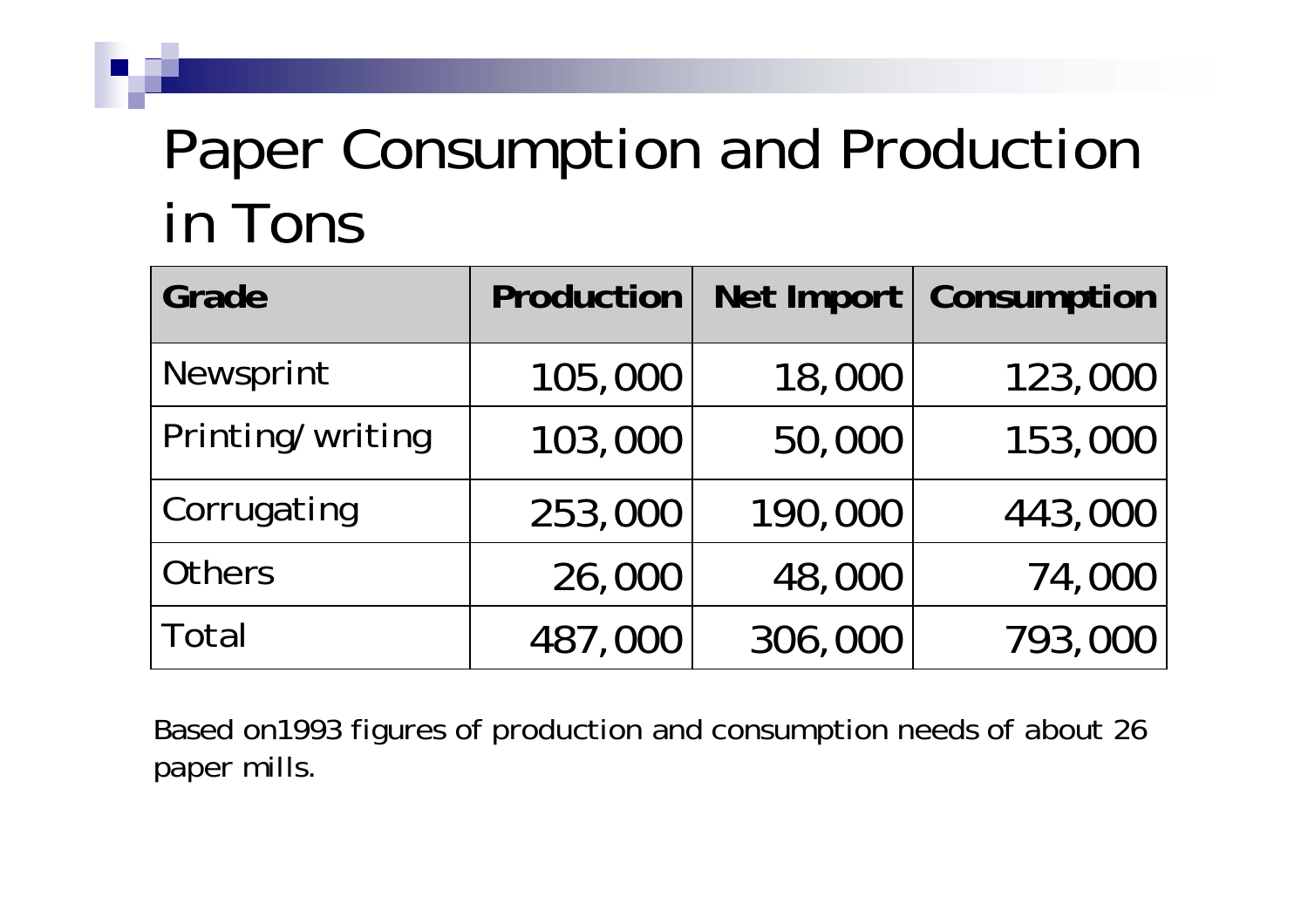### Municipal Solid Waste Production, 1999

| Waste type    | Percentage |
|---------------|------------|
| Kitchen waste | 42 %       |
| Paper         | 19 %       |
| Plastic       | 17 %       |
| Metal         | $6\%$      |
| Garden waste  | $7\%$      |
| Others        | $9\%$      |
| Total         |            |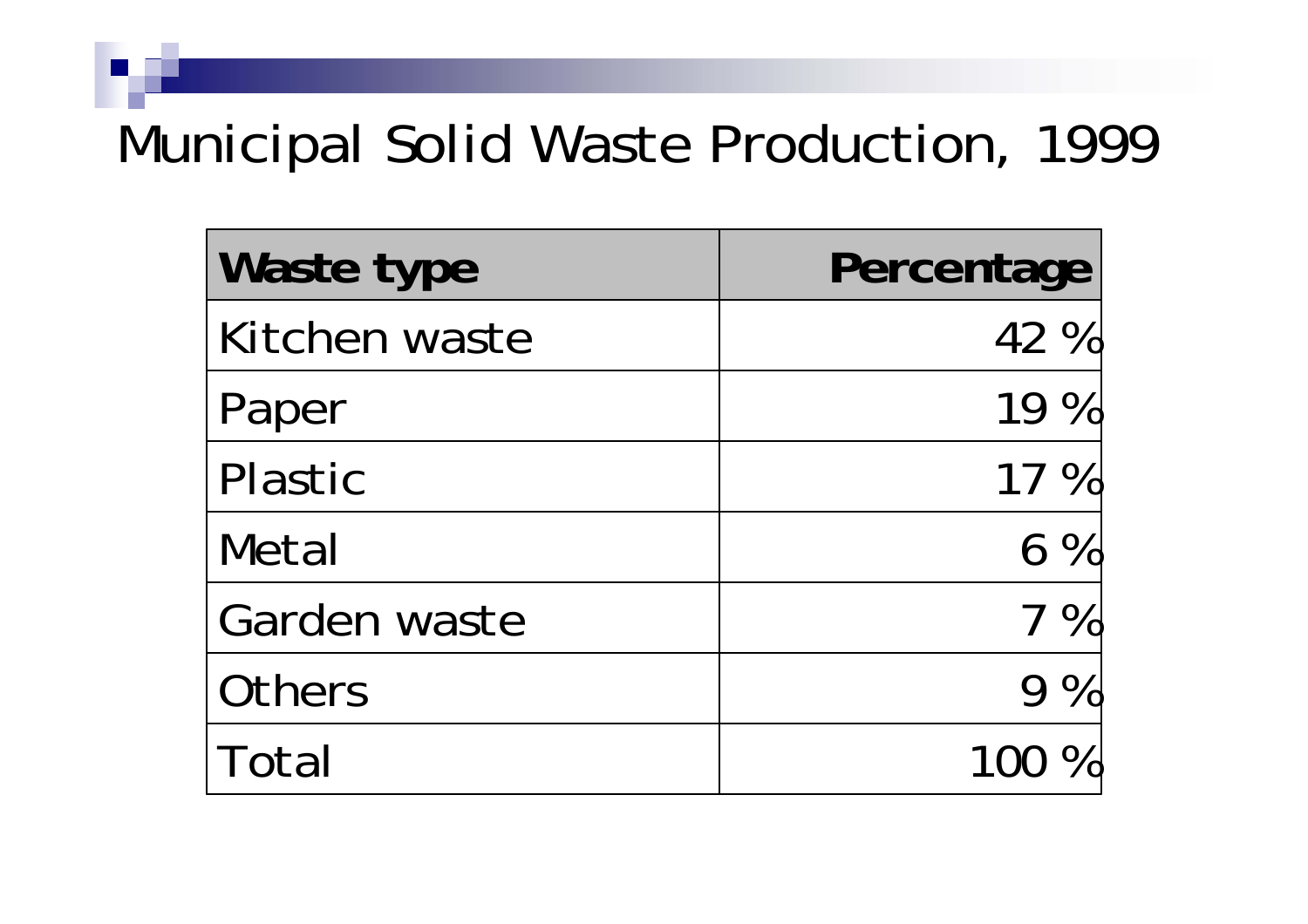| Country            | Consumption per<br>capita (kg) | Country         | <b>Consumption per</b><br>capita (kg) |
|--------------------|--------------------------------|-----------------|---------------------------------------|
| <b>USA</b>         | 333                            | Australia       | 167                                   |
| Finland            | 266                            | South Korea     | 134                                   |
| Hong Kong          | 233                            | Malaysia        | 82                                    |
| Japan              | 230                            | Portugal        | 75                                    |
| Singapore          | 230                            | <b>Thailand</b> | 34                                    |
| <b>Netherlands</b> | 227                            | <b>Brazil</b>   | 27                                    |
| Taiwan             | 225                            | Chile           | 27                                    |
| Canada             | 220                            | China           | 20                                    |
| Germany            | 200                            | Indonesia       | 13                                    |
| Sweden             | 195                            | North Korea     | 3                                     |
| <b>UK</b>          | 192                            | Vietnam         | 1                                     |
| New Zealand        | 184                            | Laos            | $<$ 1                                 |

v

*Source: Chris Lang 1996* 13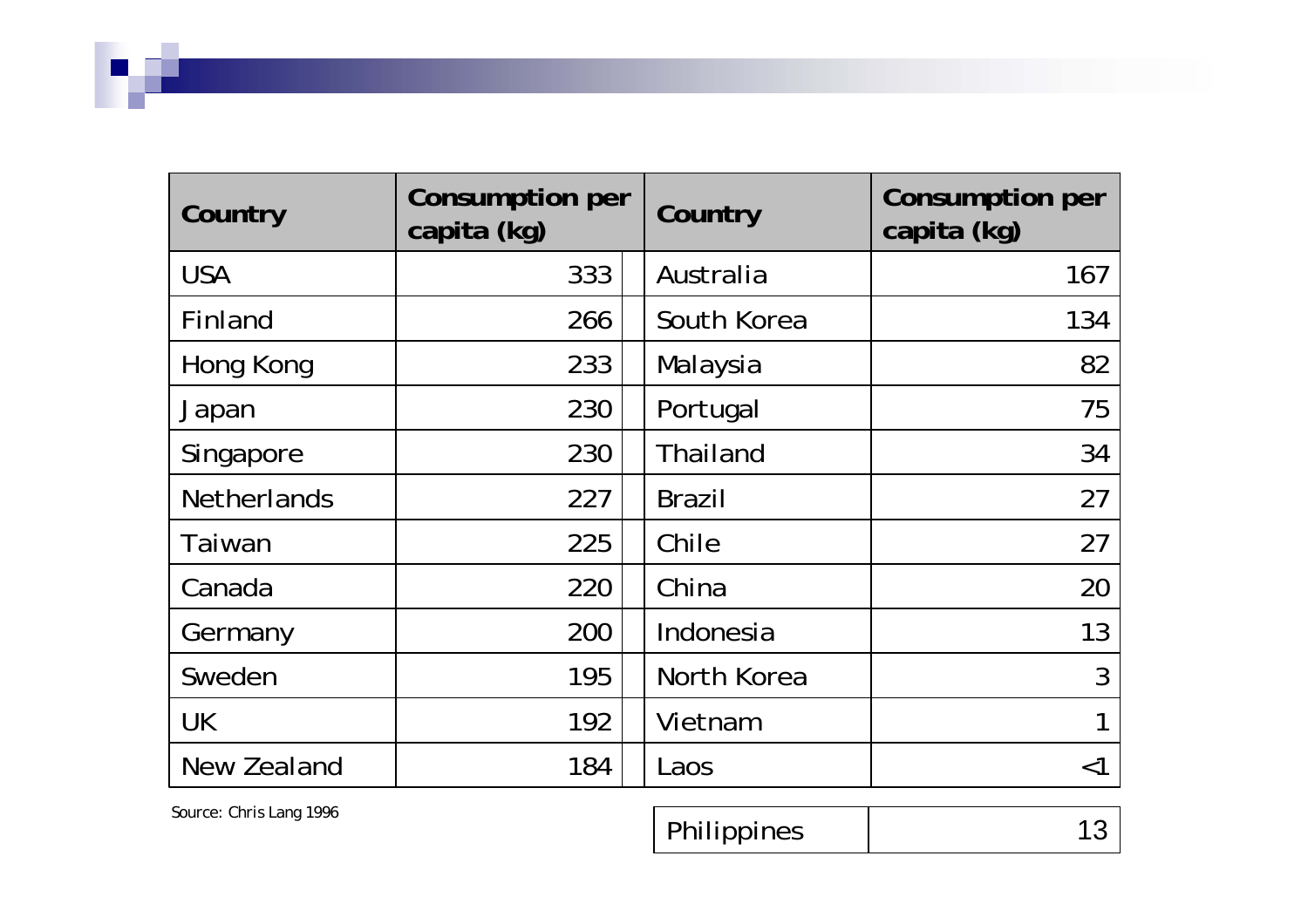## Ecological Solid Waste Management Act of 2000

Selected provisions on recycling

- **Department of Trade and Industry to study existing** markets for processing and purchasing recyclable materials
- Study shall include inventory of existing markets for recyclable materials, product standards for recyclables and recycled materials
- National Ecology Center (NEC) to establish and implement deposit or reclamation programs
- NEC to assist LGUs in establishing buy-back centers and reclamation programs for recyclables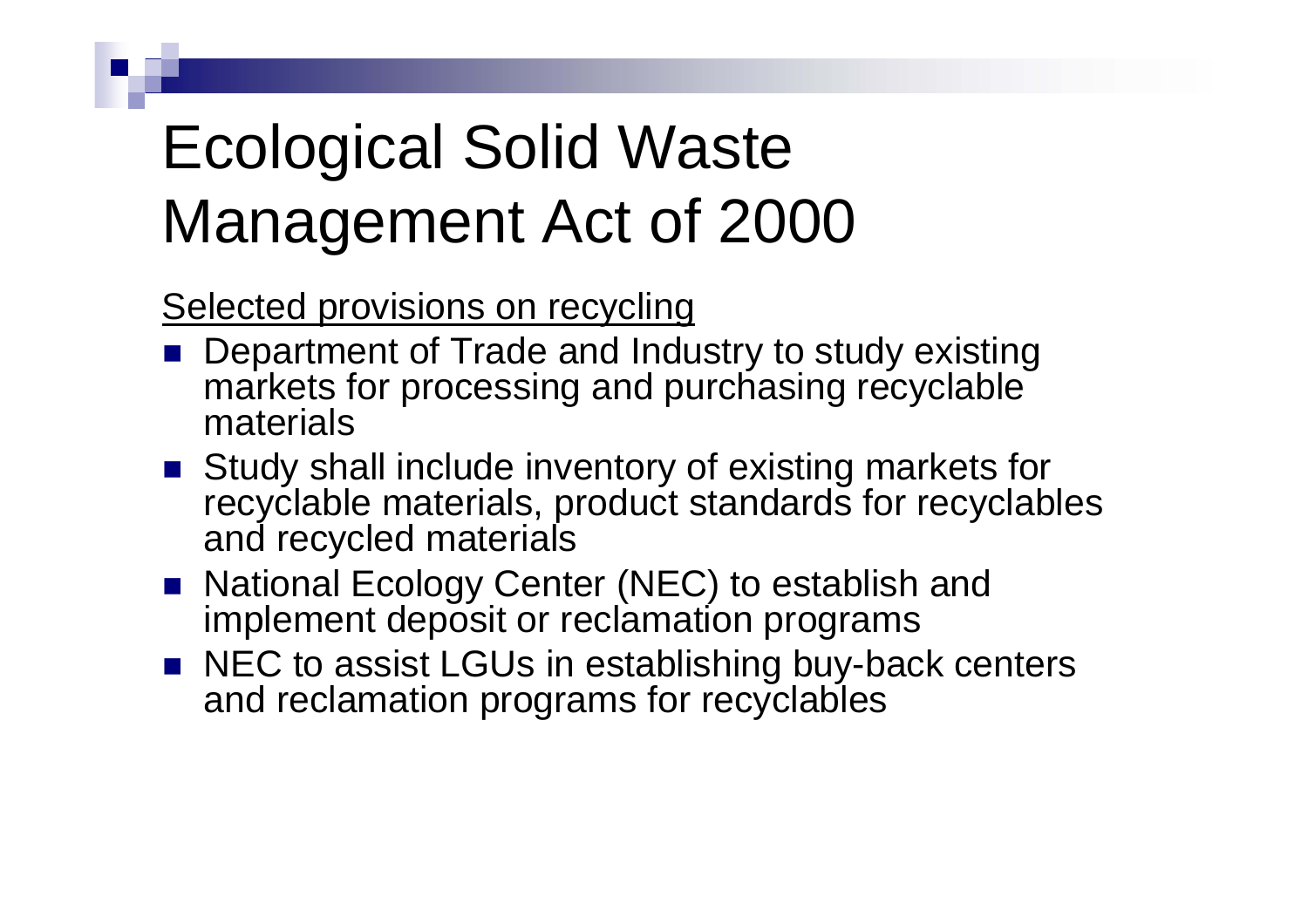### Paper Recycling Flow

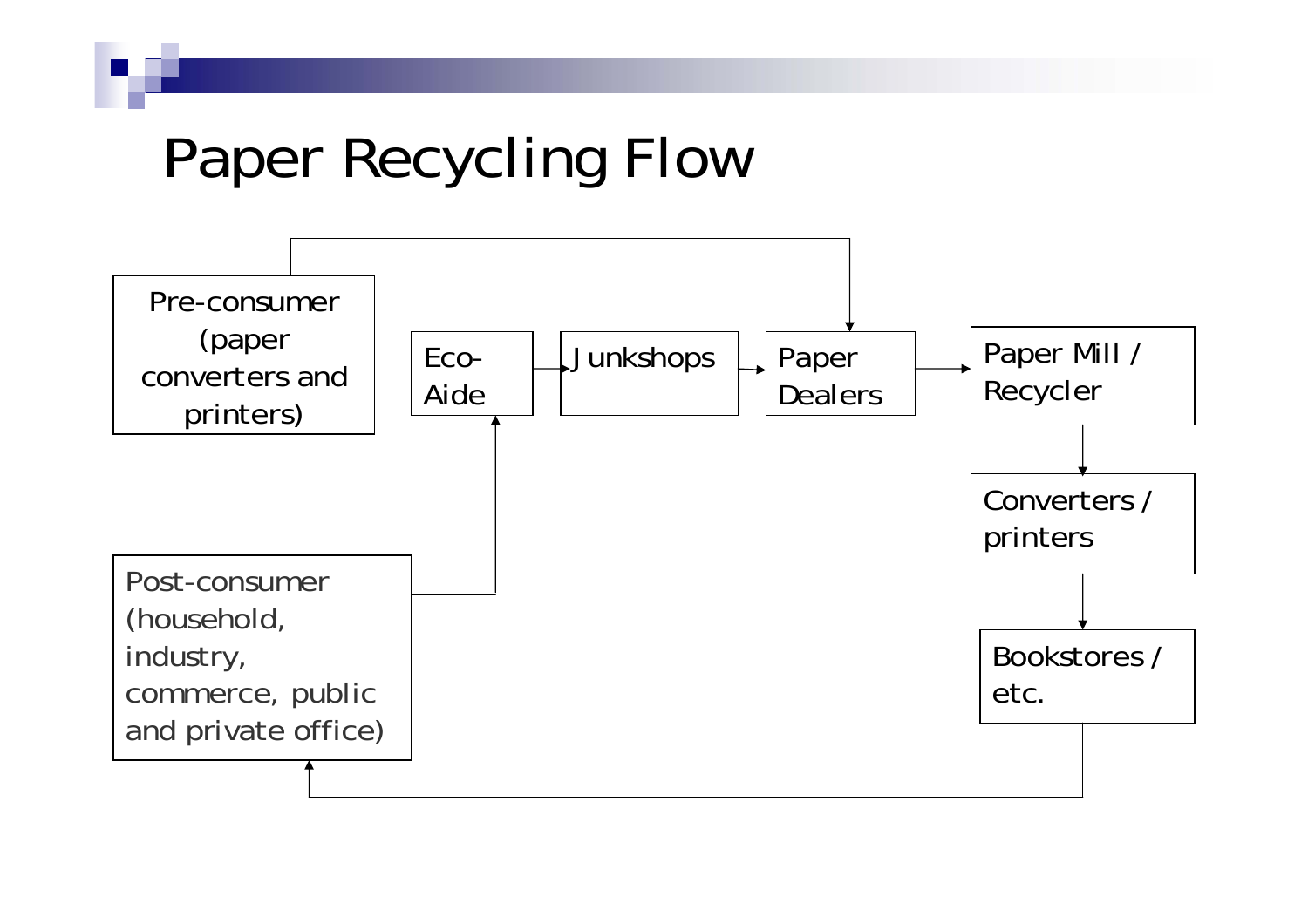## Waste Paper – Collection and Recovery

### From households to junkshops

- Eco-aides go from house to house to collect old newspapers
- Eco-aides either contracted by junkshop owners or NGOs involved in recycling
- Eco-aides provided with seed money and pushcart by junkshop owners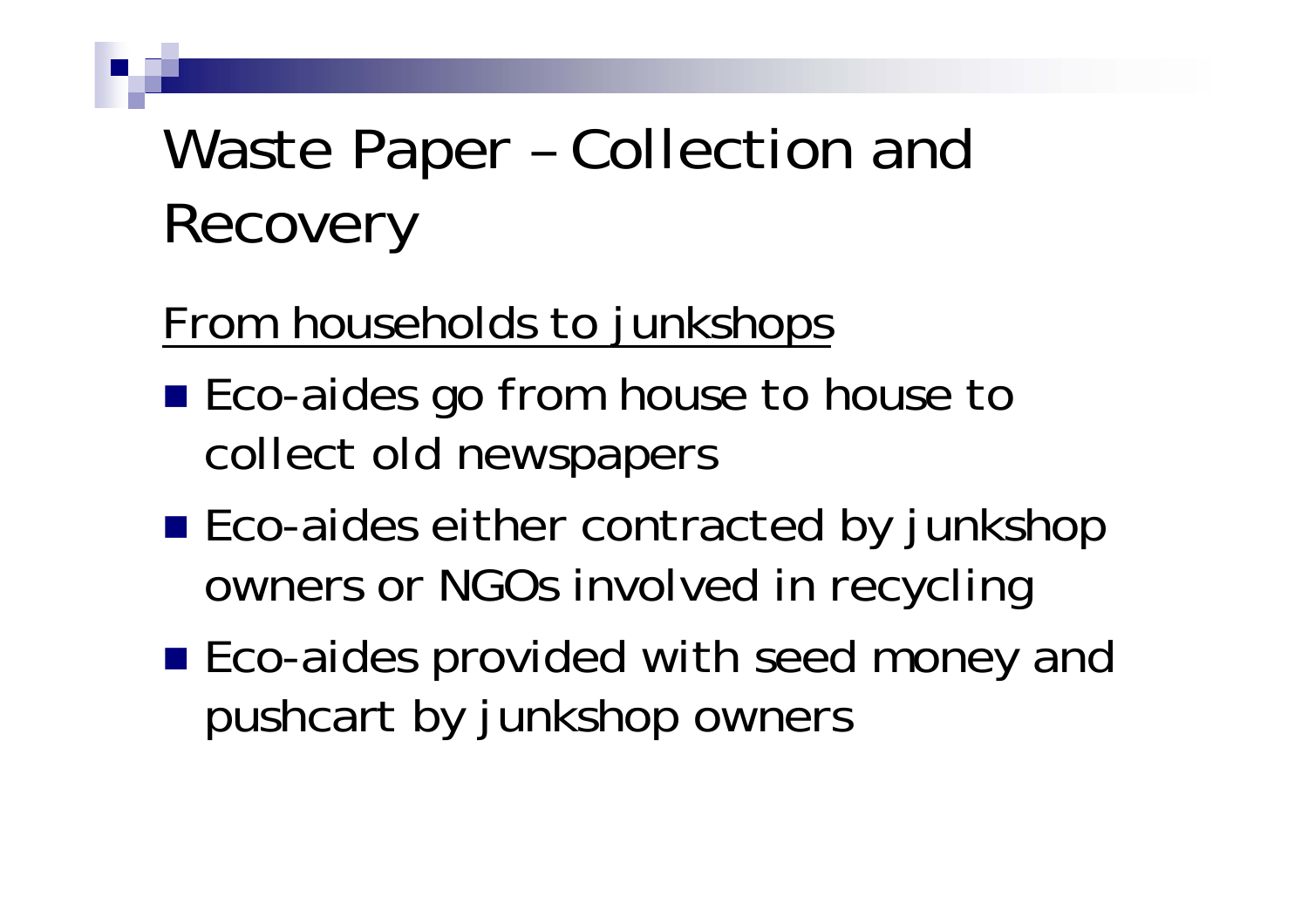## Waste Paper – Collection and Recovery

#### From institutions and junkshops to paper dealers

- **Junkshop owners employ sorters to sort waste papers** collected before delivery to paper dealers
- Granting a contract to paper dealer to collect waste paper from institutions
- ADB granting a contract for 5 years to a paper dealer to collect its solid wastes including recyclables
- Contract award through competitive bidding
- **Paper dealers hire contractual labor to do further** sorting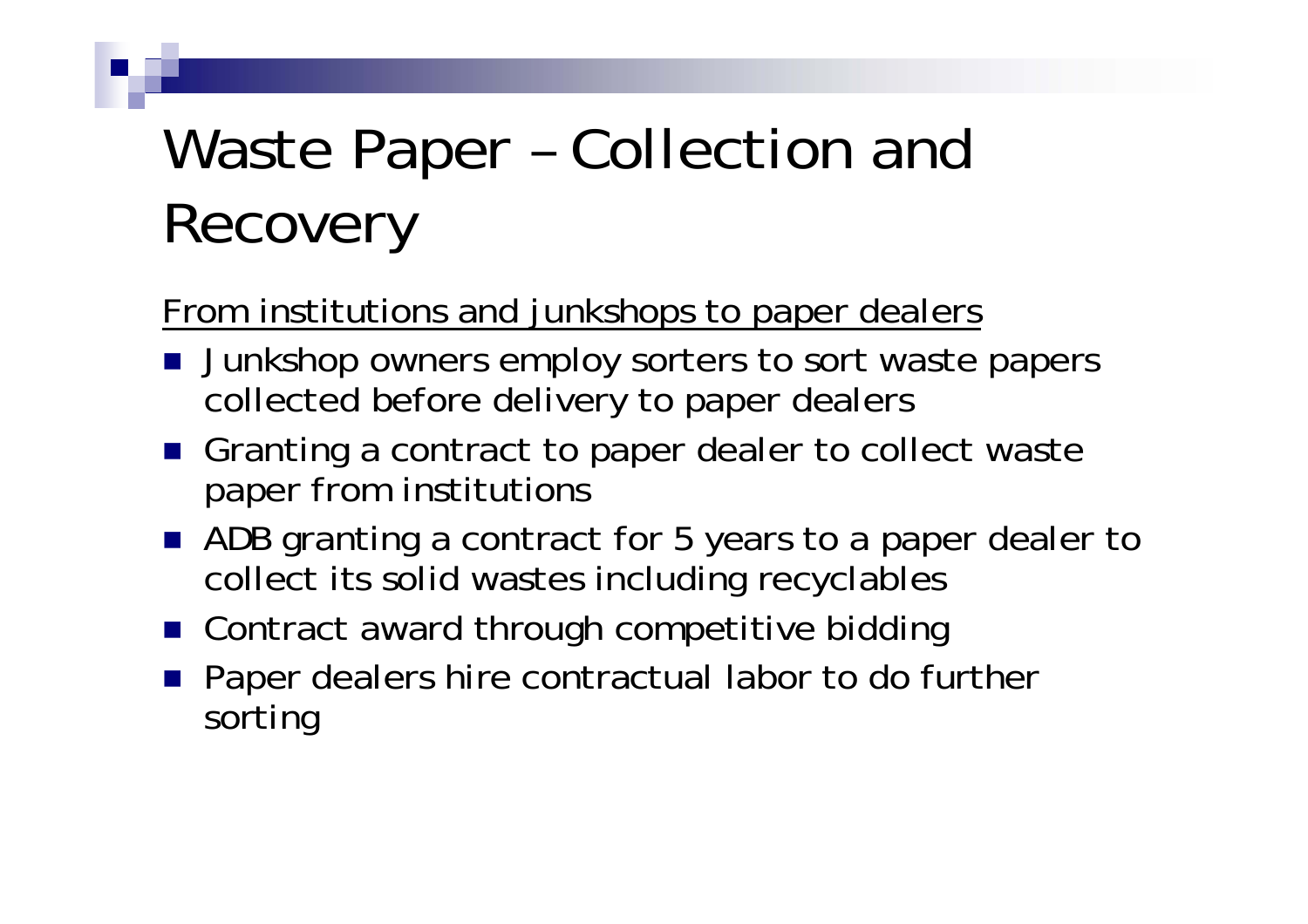

### Collected Waste Papers



Carpel Trading Corporation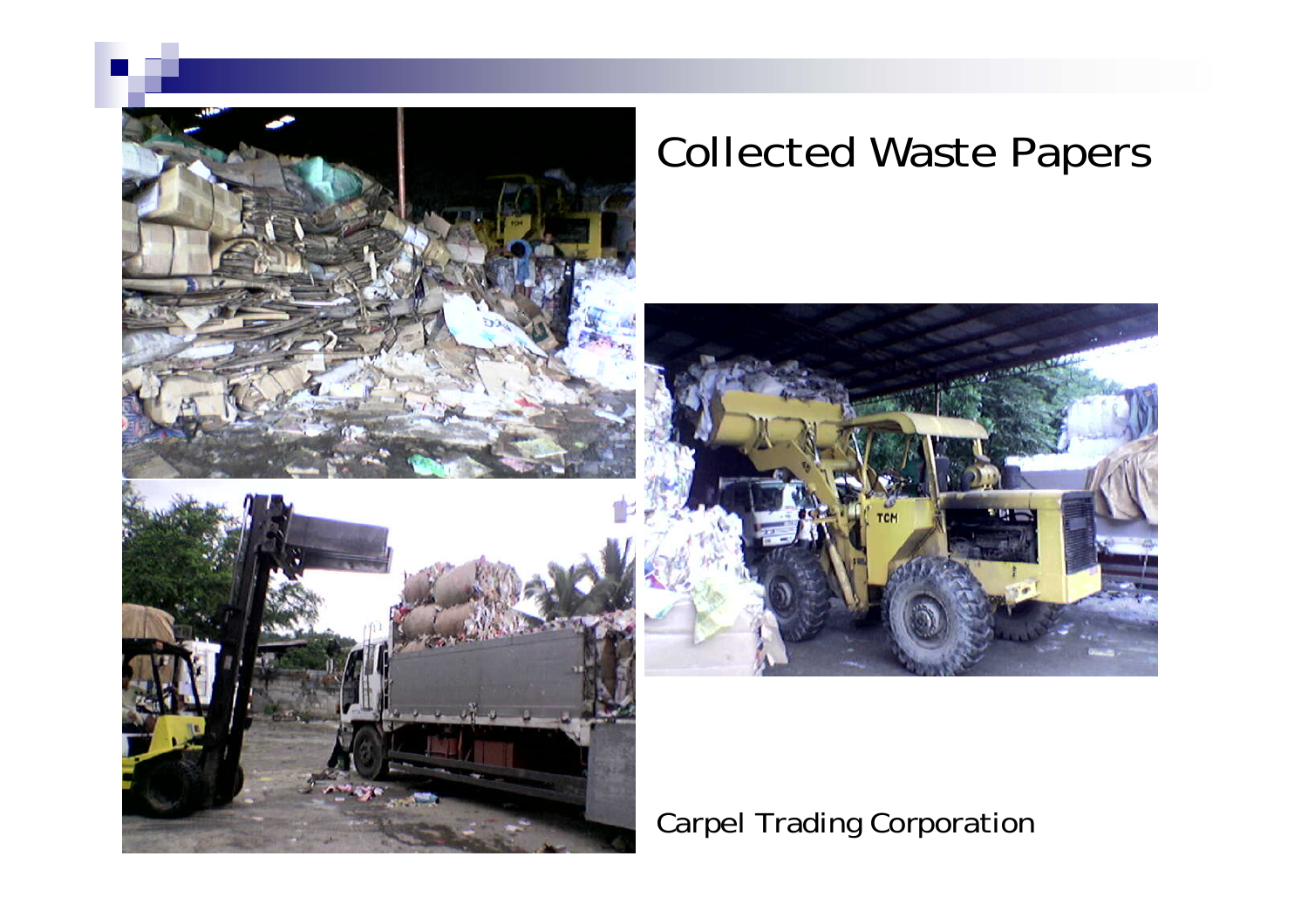## Waste Paper – Collection and Recovery

### From paper dealers to paper millers

- **Paper dealers mostly located in Metro** Manila to save on transport costs
- Because most recyclers are in Metro Manila
- But still, paper dealers charge a high price to paper millers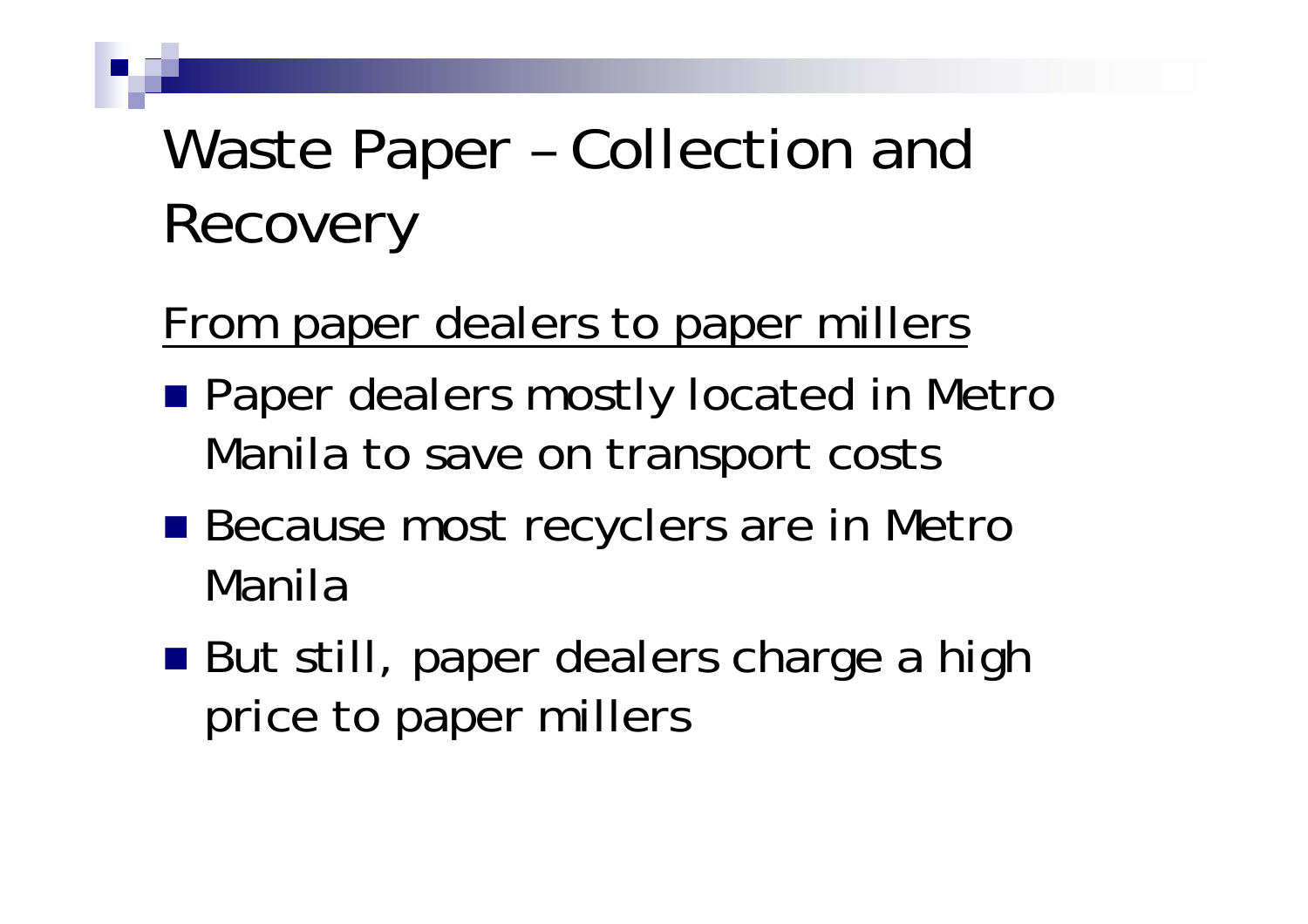## Some Concerns in Paper Waste Recycling

#### For junkshop owners

- No segregation of waste at home/source
- **Eco-aides not allowed to enter residential** subdivisions to collect old newspapers
- Adding weight to waste paper sold to junkshop owner
- Lack of funds of junkshop owners to buy recyclables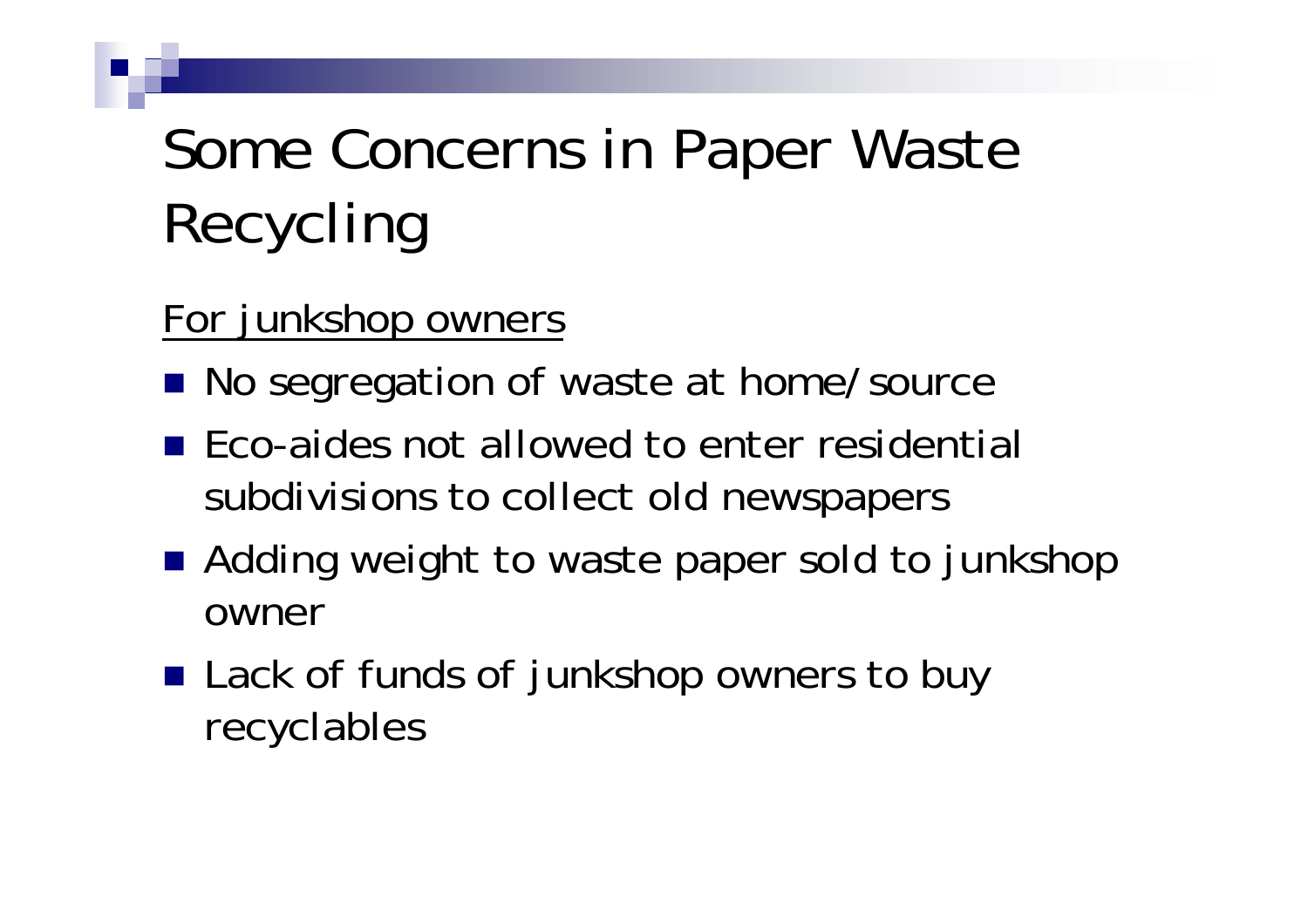# Some Concerns in Paper Waste Recycling

For waste paper dealers

- **Entry of imported waste paper**
- **Price could be the same or cheaper than local waste** paper
- **Junkshop owners spray water (to add weight) on waste** paper before delivery to dealers
- **Entry of imported finished paper products reduces** domestic production requirement for paper millers
- **Depresses demand for waste papers**
- Delayed payment by paper miller resulting in delayed purchase of waste papers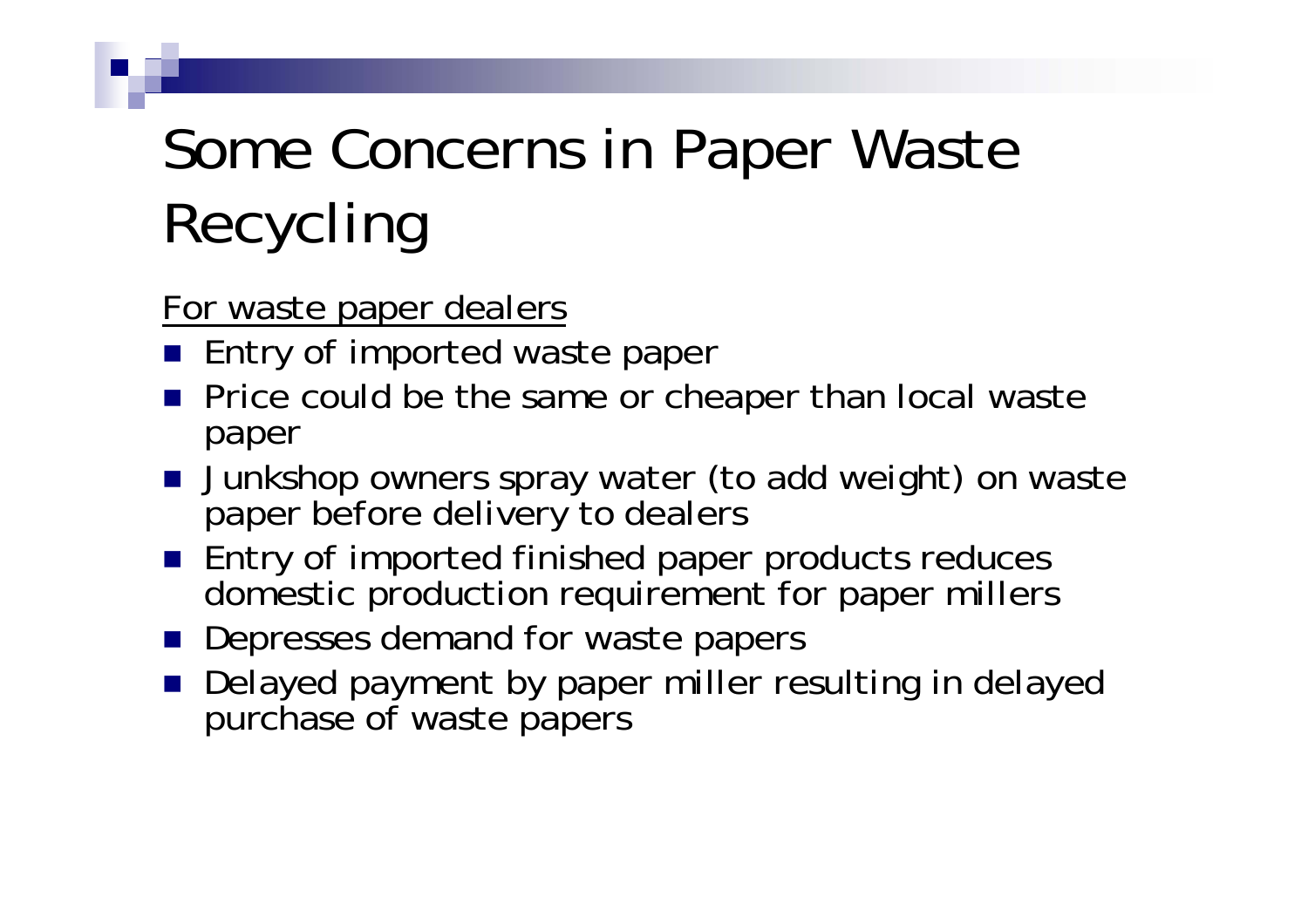## Some Concerns in Paper Waste Recycling

### For paper millers

- Reduced demand for paper could result in shut down
- **Unstable supply of waste paper**
- **Production increases, but could not** increase price of papers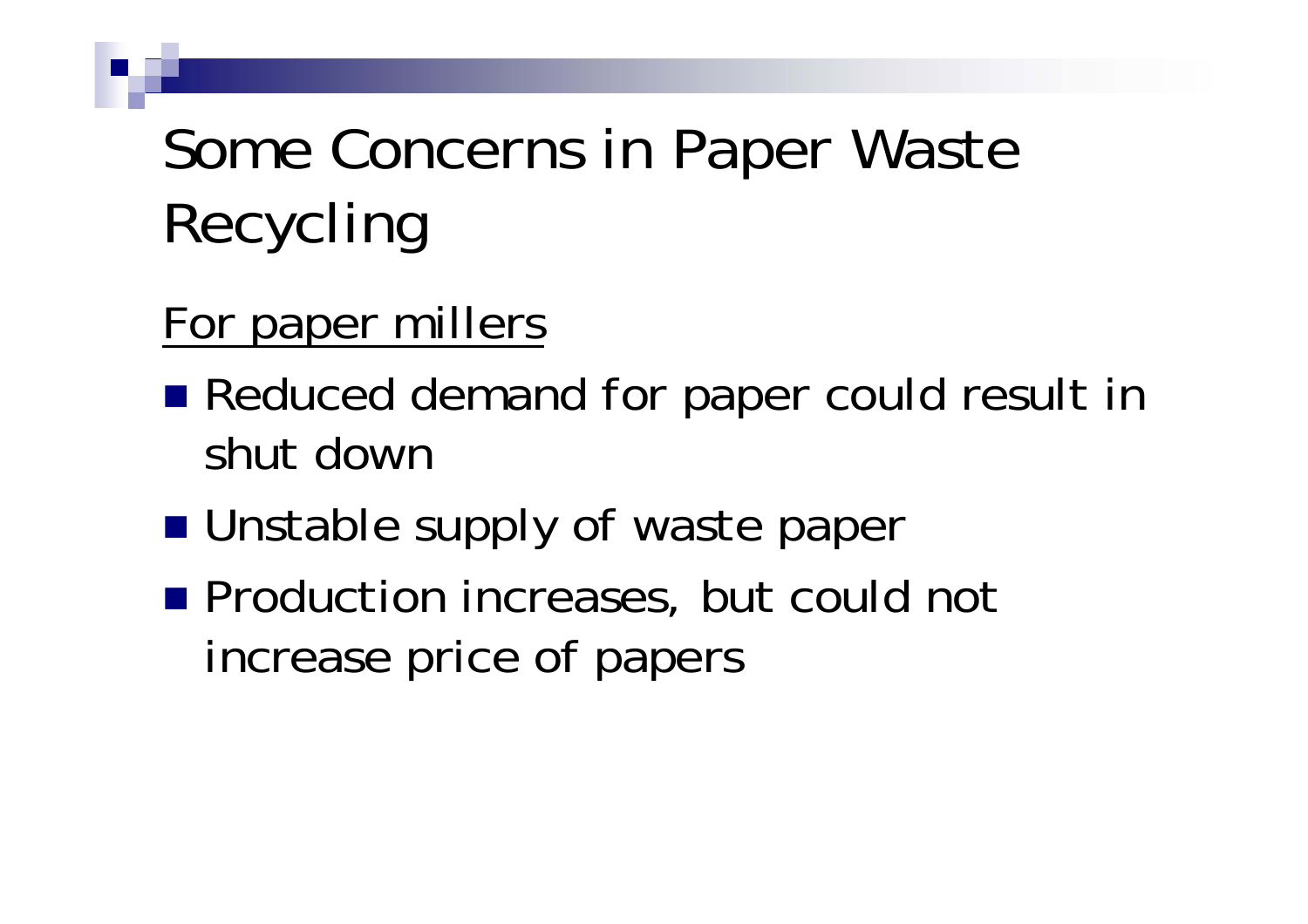### Waste recovery in Metro Manila by Linis Ganda

| Year | <b>Material Purchased</b><br>(tons) | <b>Value</b><br>(million pesos) |
|------|-------------------------------------|---------------------------------|
| 1998 | 69,400                              | 95.2                            |
| 1999 | 95,600                              | 124.5                           |
| 2000 | 101,850                             | 132.5                           |
| 2001 | 120,162                             | 157.2                           |
| 2002 | 182,051                             | 231.6                           |
| 2003 | 209,770                             | 267.2                           |

Source: Report of the Metro Manila Federation of Environment Multi-Purpose Cooperative, Bong Teves, March 1, 2001